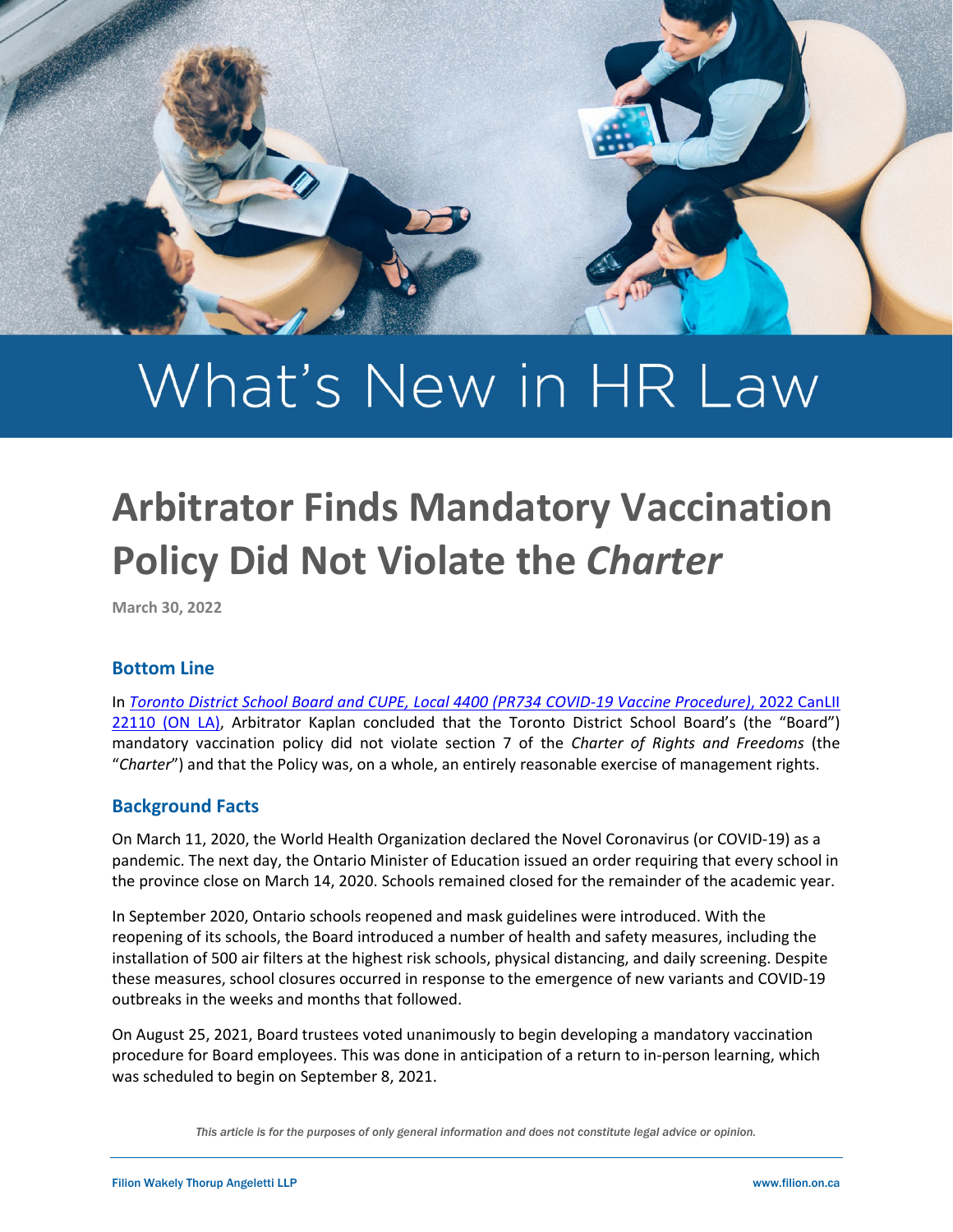# **The Policy**

On September 14, 2021, the Board implemented a policy requiring all employees with direct contact with staff or students at a Board workplace to be fully vaccinated against COVID-19 (the "Policy"). For the purposes of the Policy, "fully vaccinated" was defined as having two doses of an approved COVID-19 vaccine.

Employees were required to provide evidence of their fully vaccinated status by November 1, 2021, or establish that they had a valid medical or *Human Rights Code* (the "*Code*") exemption from COVID-19 vaccination. Pursuant to the Policy, Board employees who did not disclose their vaccination status by the deadline and employees who did not become fully vaccinated within prescribed timelines were placed on non-disciplinary leaves of absence without pay.

Students and their families were not subject to the Policy.

After implementing the Policy, the Board continued to monitor the pandemic circumstances and related changes to public health measures. The Board ultimately repealed the Policy effective March 14, 2022, after the Ministry of Education advised that public school boards were no longer required to have employees disclose their vaccination status.

# **The Decision**

CUPE, Local 4400 (the "Union") filed more than 60 policy, group, and individual grievances relating to the Policy. By agreement of the parties, two principal issues from these grievances were to be determined by Arbitrator Kaplan: (1) whether mandatory vaccination infringed section 7 of the *Charter* and, if so, whether it was saved by section 1; and (2) the overall reasonableness of the Policy, including, especially, vaccine attestation and the requirement that employees be vaccinated to attend at work with the placing of noncompliant/unvaccinated employees on non-disciplinary leave without pay.

Arbitrator Kaplan concluded that the Policy was not contrary to any part of section 7 of the *Charter* and that the Policy was a reasonable exercise of management rights.

#### **The** *Charter* **Issue**

With respect to the *Charter* issue, Arbitrator Kaplan held as follows*:* 

- Because employees still retained the right to make fundamental life choices about their life, liberty, and security of the person, there was no basis to conclude that the Policy impaired employees' section 7 rights in any manner. Although the Policy had an impact on employees who decided not to attest to vaccination and/or get vaccinated, the Policy did not mandate a medical procedure nor did it seek to impose a medical procedure without consent. Even if some employees lost pay as a result of their non-compliance with the Policy, Arbitrator Kaplan specifically noted that section 7 of the *Charter* does not insulate an employee from the economic consequences of their decision to not get vaccinated.
- The Policy was not arbitrary as it sought to protect the health and safety of employees and students in the midst of a worldwide pandemic where many students were ineligible for vaccination. The medical evidence showed that full vaccination was the best means available to prevent the contraction and transmission of COVID-19. There was a clear connection between the Policy's attestation/full vaccination requirements and the achievement of its stated objective of protecting health and safety.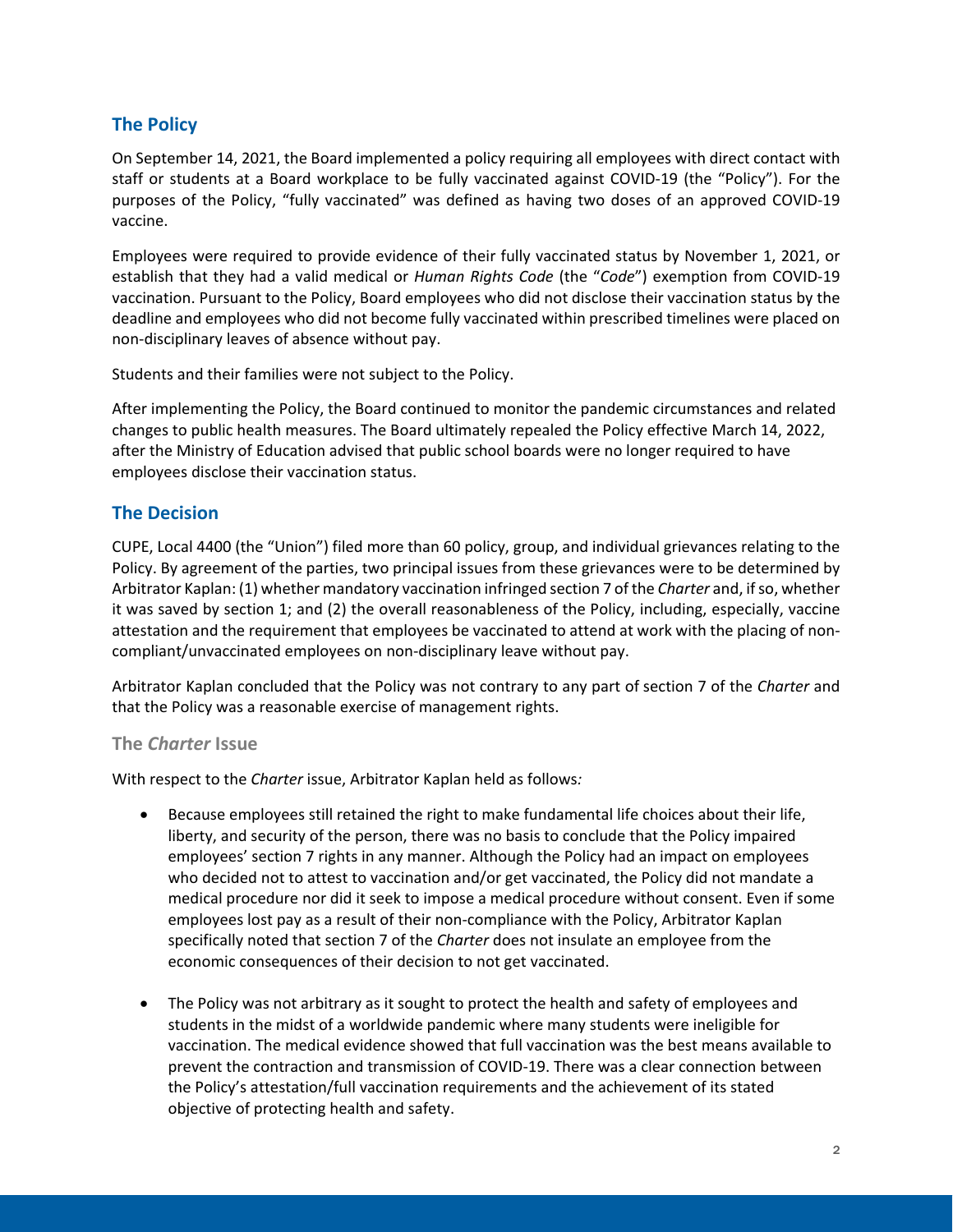- The Policy was tailored and nuanced, and not overbroad. Instead of a blanket rule, the Policy contained a decision matrix that granted exemptions based on individual circumstances (such as whether an employee could be readily replaced, whether alternatives to employing the unvaccinated employee were available, whether the particular need for that employee outweighed the risks to employee/student safety, and whether an unvaccinated employee would be able to work with other COVID-19 safety measures in place).
- The Union did **not** have evidence to show that the Policy's effects on individual life, liberty, and security of the person were so grossly disproportionate that they could not be rationally supported. To the contrary, the consequences of non-compliance were purely economic and were proportionate to the objectives of preventing COVID-19 transmission to employees and students of the Board, and reopening the Board's schools and keeping them open.

#### **The Reasonable Exercise of Management Rights Issue**

Arbitrator Kaplan disagreed that the Policy was an unreasonable exercise of management rights, as argued by the Union, and held as follows:

- Vaccination was clearly necessary to protect extremely vulnerable populations and to keeping the Board's schools open during the pandemic. These propositions were supported by evidence, including expert evidence on the efficacy of COVID-19 vaccination.
- The requirement for employees to be vaccinated against COVID-19 and attest to their vaccination status was consistent with the precautionary principle under the *Occupational Health and Safety Act*.
- Nothing in the applicable collective agreements fettered the Board's right to promulgate rules and policies, especially in the context of an urgent pandemic circumstance that wreaked havoc on the education system, prevented the stable introduction of in-person learning, and necessitated the protection of employees and students.
- The Board had clearly and unequivocally explained to employees what the Policy required and the consequences that would occur in the event of non-compliance.
- The Policy was applied in a consistent, careful, and nuanced fashion that allowed exemptions for essential workers and permitted employees with human rights claims to work if they were regularly tested for COVID-19.

#### **Check the Box**

Arbitrator Kaplan's decision confirms that public sector employers will not be in violation of the *Charter* if they have vaccination policies that respect each employee's right to decide whether to get vaccinated or not. Even if an employee is placed off work due to their non-compliance with a vaccination policy, section 7 of the *Charter* does not protect economic interests and, as Arbitrator Kaplan confirmed, individuals have no *Charter* right to pursue or maintain a chosen profession.

With respect to mandatory COVID-19 vaccination policies in unionized environments, the specific workplace context, including the risk of COVID-19 transmission in the workplace, remains the central